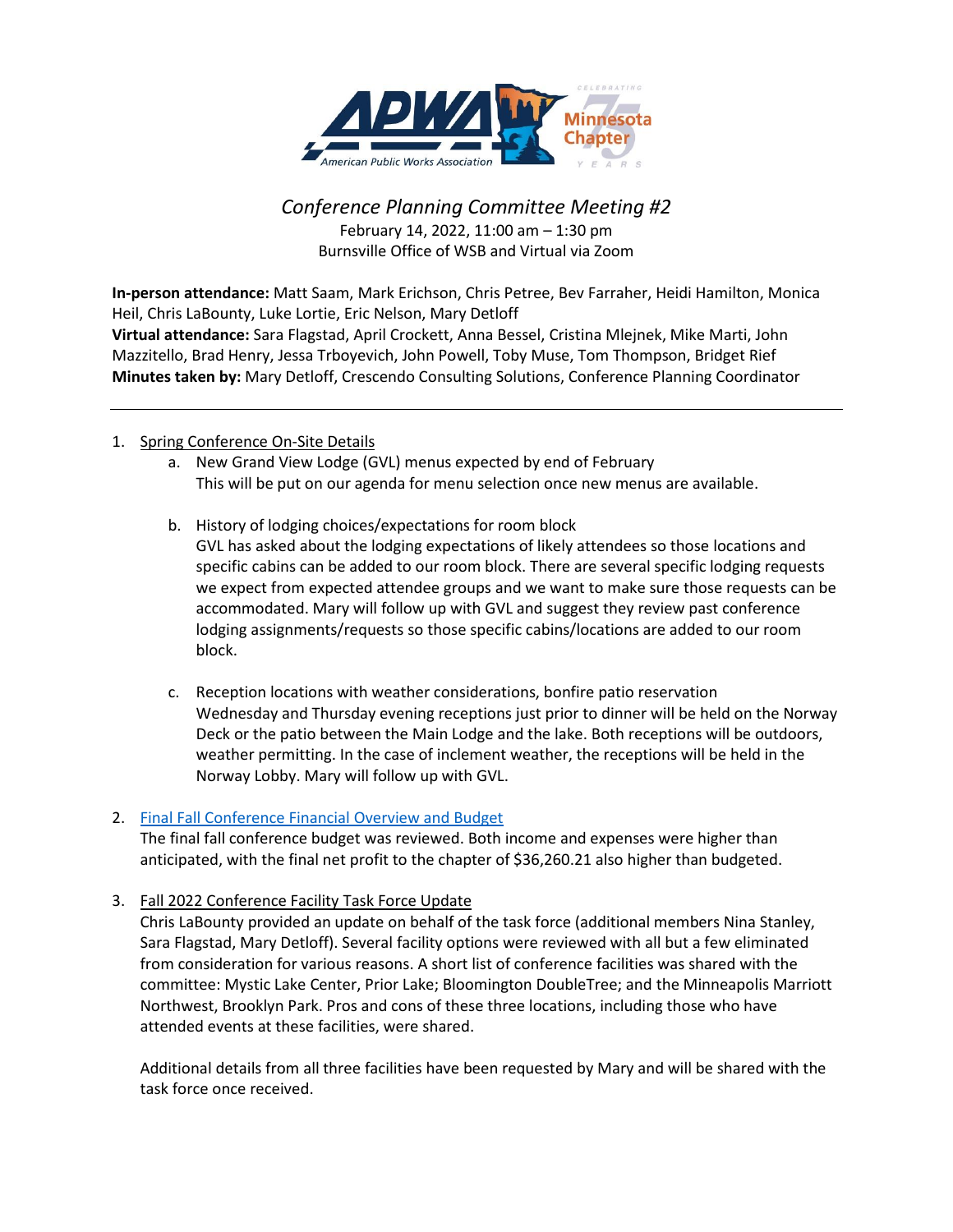## 4. Review Preliminary Conference Agenda, Brochure Layout

A [preliminary conference agenda](https://1drv.ms/w/s!ArvesV_Xvo95p2bJuwpGsmpT-rf1?e=hDdKmC) was reviewed and updated as session topics and presenters were discussed. This will continue to be updated as additional sessions and presenters are finalized.

Four brochure layout options were briefly reviewed by the committee; [this option was selected.](https://1drv.ms/b/s!ArvesV_Xvo95qBKhLdz7AgU0YNtd?e=MzKWTb) The [Minneapolis skyline option](https://1drv.ms/b/s!ArvesV_Xvo95qBN1BuYXt6N8Lojf?e=wxnPwf) was suggested as the brochure cover for the fall 2022 conference.

### 5. Committee Member Session and Presenter Updates

Specific follow up by various committee members and next steps for sessions and speakers is noted below. The [conference agenda](https://1drv.ms/w/s!ArvesV_Xvo95p2bJuwpGsmpT-rf1?e=hDdKmC) has been updated where possible.

- **BEV** DEI Committee Two 90-minutes Thursday sessions presented by Brain Skills at Work; fee of \$5000 plus expenses: "Fostering Inclusive Behaviors: Essential Skills for Managers, Supervisors and Leaders" and "Essential Inclusion Skills: Addressing Exclusionary Behaviors in Your Teams and Crews"
	- o **ANNA** will ask about a sponsorship with MCES though sponsorship is generally an annual contribution (i.e., if spring sponsorship there may not be a fall sponsorship)
- **MARY, JOHN M** Heide Stefanyshyn-Piper (astronaut) as Wednesday evening keynote. Fee is \$500 plus expenses. She will also do a local school outreach/STEM engagement activity.
	- o **MARY** will follow up with Heide with our interest in using her as a Wednesday keynote.
	- $\circ$  The Public Awareness Committee is interested in a STEM/engagement activity at a local school during the spring conference. **JESSA** is liaison to the Public Awareness Committee and will work on organizing this element of Heide's visit with the PAC.
- **CHRIS L., BRAD** Tom Fisher, U of M design center director, to give closing session on "Pandemics and Public Works" (work will change, sewer systems, road systems, etc. will change; pandemics propel developments in process to be implemented faster).
	- o Tom will present in person at GVL for a fee **BRAD** will ask what his fee would be.
	- $\circ$  Tom noted he would also speak at the fall conference; no fee for fall conference inperson speaking engagement.
- **BRAD, TOBY** MnDOT Update/Infrastructure Funding: To potentially include new MnDOT commissioner, state aid, agency updates, funding
	- o **MATT** will reach out to April to see if she has suggestions re: commissioner and/or Kristine Elwood
	- o **MIKE** will connect with Kristine
- **TOBY** Mark Ray, FENCE consortium as possible Friday morning kick-off presenter. Toby will reach out to Mark.

Jessica Rector as a burnout and mind wellness speaker is on hold for the moment:

- **SARA, JESSA** Burnout and mind wellness (Jessica Rector submission) timely topic
	- o The committee is looking at Mark Ray and the MnDOT Update/Infrastructure Funding presentations on Friday morning as a first option. If those options are not feasible, we could consider further fee negotiation with Jessica.
	- $\circ$  Our suggested fee of \$1500 plus expenses is lower than Jessica anticipated. Their response: Typically, our keynotes are around \$5,000 plus travel expenses. If that's not doable, let me know the best you're able to do, and I'll see how we can make it work. I know the message would really resonate with them, so I want to do our best to help bring it to them, so we can be a little flexible, if need be.